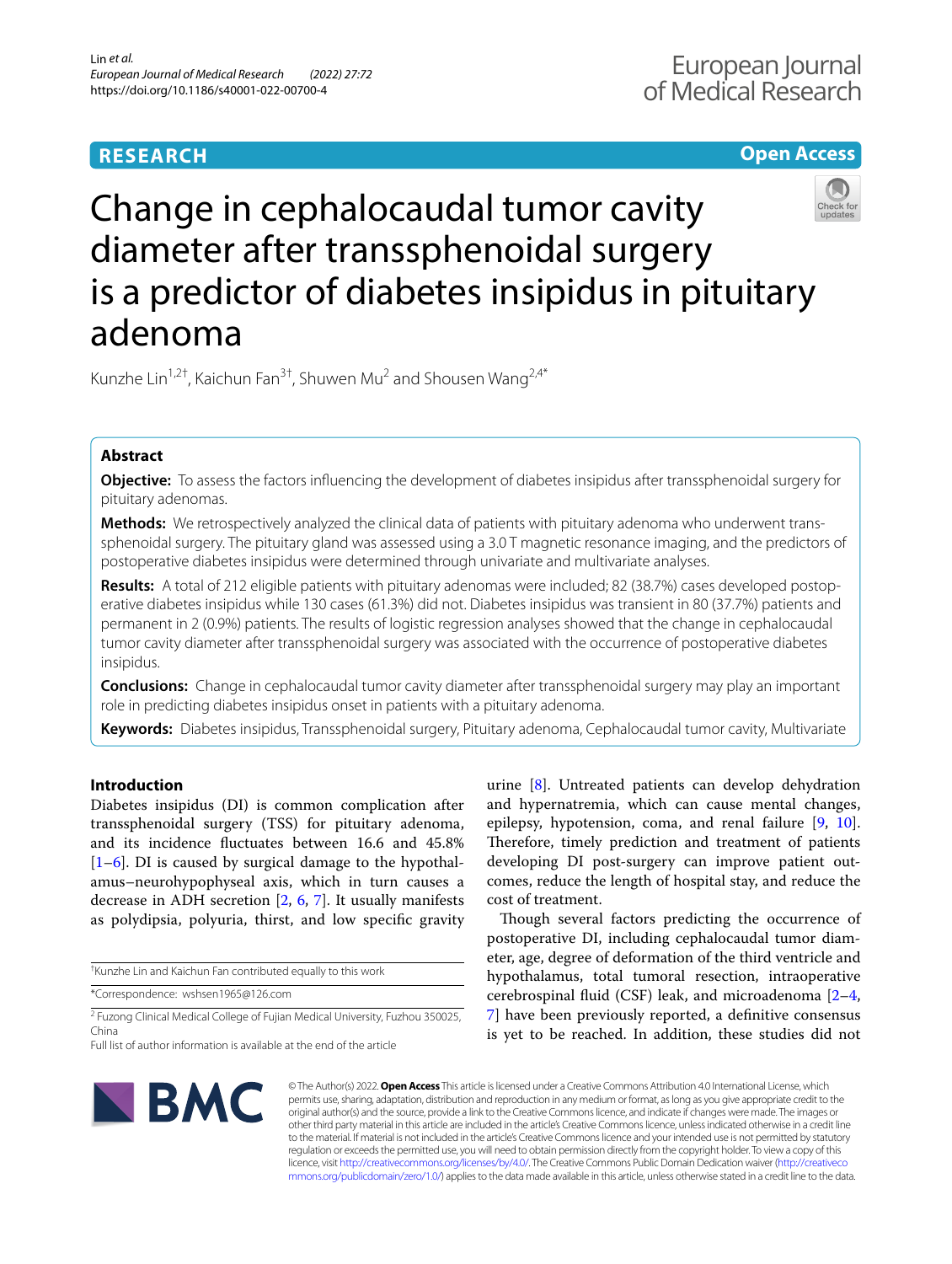provide a possible basis for the damage to the hypothalamus, pituitary stalk, and posterior pituitary, nor did they control for these factors to reduce the probability of postoperative DI.

Considering the challenges involved in evaluating the damage to the hypothalamus–neurohypophyseal system during surgery, we intended to explore a novel mechanism to assess intraoperative injury by magnetic resonance imaging (MRI) and explore its use in predicting DI after TSS.

# **Materials and methods**

# **Patients**

A retrospective analysis was conducted on the clinical data of patients admitted to the Department of Neurosurgery with pituitary adenoma, who underwent TSS between January 2017 and January 2021. This study protocol was reviewed and approved by hospital. All study participants provided informed consent. All data were anonymized to protect patient confdentiality.

We included patients who (1) underwent microscopic TSS for pituitary adenomas by the same physician with more than 20 years of experience in pituitary surgery; (2) had a tumor that grew upward beyond the plane of the original diaphragma sellae; (3) underwent repeated MRI examination in the 2–3 days following the surgery, and (4) underwent pituitary surgery for the frst time. We excluded patients with (1) a preoperative history of radiotherapy, (2) a tumor that did not exceed the plane of the diaphragma sellae, and (3) pathologically confrmed pituitary adenoma with other concomitant sellar lesions.

## **Data collection**

All data were collected retrospectively by reviewing patients' electronic medical records. Data on demographics, patient's age, sex, preoperative and postoperative MRI features, surgical records, immunohistological diagnosis, electrolyte levels, urine output and time from the day of surgery until the day of discharge were investigated.

#### **Radiological evaluation**

The pituitary gland was scanned using a  $3.0$  T MRI scanner (Tim Trio; Siemens Medical Solutions, Erlangen, Germany). T1-weighted, T2-weighted, and contrastenhanced images were evaluated to identify potential factors for postoperative DI, which included cephalocaudal tumor cavity diameter (preoperative and postoperative), tumor volume, intratumoral cysts or hematoma, posterior pituitary bright spot (PPBS) occurrence, invasiveness, pituitary stalk deviation angle (preoperative and postoperative), and the imaginary angle at the highest point of the diaphragma sellae between the two edges where the diaphragma sellae begins its elevation (Fig. [1](#page-1-0)).

<span id="page-1-0"></span>**Fig. 1** The imaginary angle drawn between the two edges of diaphragma sellae

The angle at which the starting part of the pituitary stalk deviates from the midline was defned as the deviation angle of the pituitary stalk  $[11]$  $[11]$  (Fig. [2\)](#page-2-0). The cephalocaudal tumor cavity diameter was measured pre- and post-operatively at the same coronal position on contrast-enhanced images, and the diference between the two was taken as the change in cephalocaudal tumor cavity diameter after TSS (Fig. [3\)](#page-3-0). Tumor volume was calculated using the platform-like volume calculation formula [[12\]](#page-6-9). Patients with Knosp Grades 3 or 4 were defned as having cavernous sinus invasion  $[13]$  $[13]$  $[13]$ . The extent of tumor resection was classifed as gross total resection when there was no evidence of residual adenoma; subtotal resection when residual adenoma<20%; and partial resection when residual adenoma  $<$  50% [[14](#page-6-11)]. The magnetic resonance images were independently evaluated and measured by a neurosurgeon and a neuroradiologist. The kappa  $(k)$  index was used to evaluate interobserver and intraobserver concordance.

## **Diagnostic criteria for DI**

The diagnostic criteria for DI were as follows  $[15, 16]$  $[15, 16]$  $[15, 16]$  $[15, 16]$ : (1) hypotonic polyuria (urine output>3 L/24 h, urine specifc gravity<1.005, urine osmolality<300 mOsm/kg); (2) normal or elevated blood sodium; (3) reduced urine output after treatment with desmopressin; and (4) exclusion of other causes of polyuria.

## **Statistical analysis**

All statistical analyses were performed using IBM SPSS Statistics for Windows, Version 20 (IBM Corp., Armonk, NY, USA). The clinical data were expressed as mean and standard deviation, interquartile range, and frequency

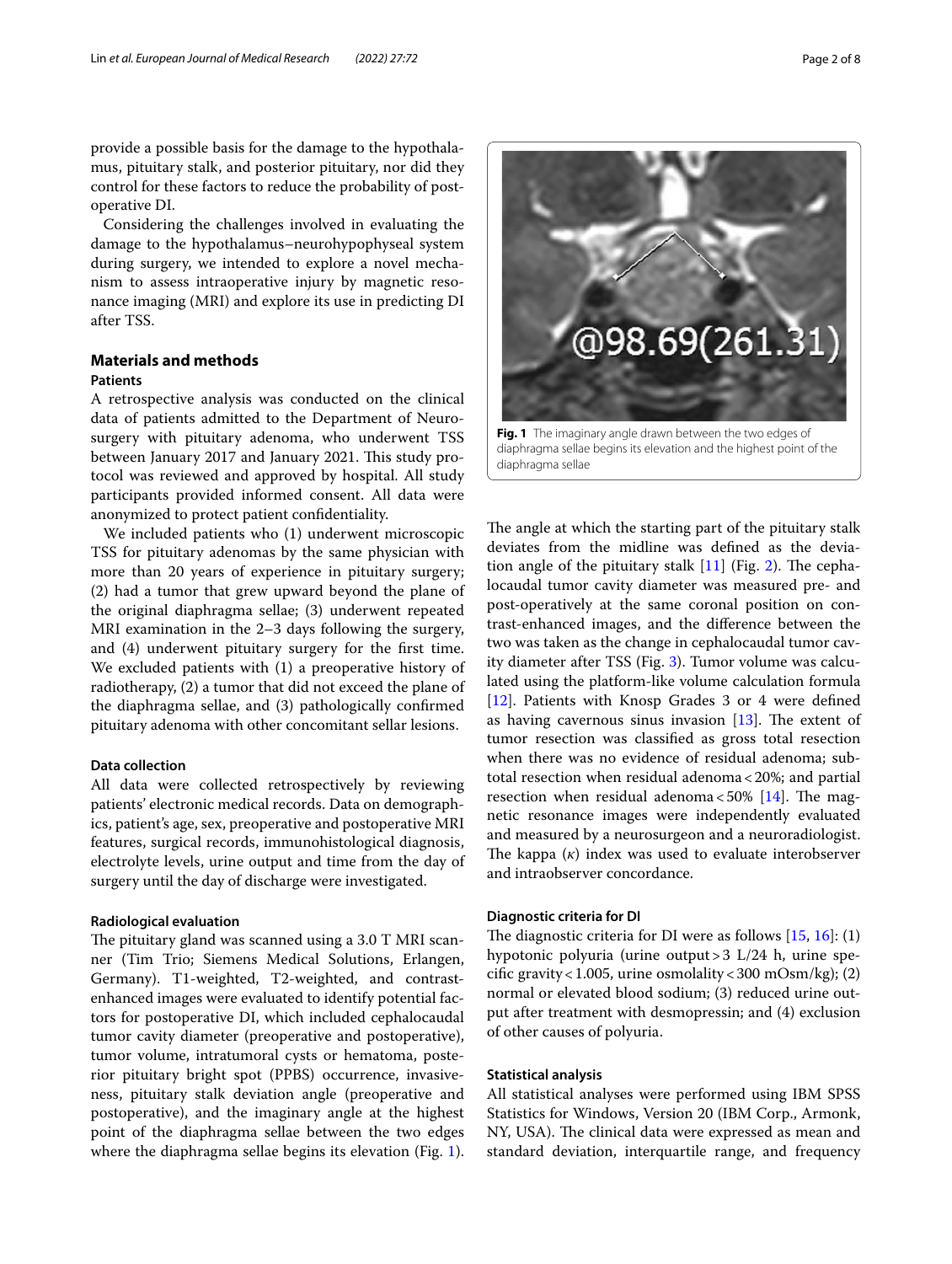

**Fig. 2** Coronal contrast-enhanced images of the diference in pituitary stalk deviation angle before and after transsphenoidal surgery. **A** Before surgery, the pituitary stalk deviates 36.16° to the right. **B** After surgery, the pituitary stalk deviation angle of this patient is 36.16° to 20.92°

<span id="page-2-0"></span>and percentage, as appropriate. Independent samples *t*-test, Wilcoxon rank-sum test, Fisher's exact test, Chisquare test, and logistic regression were performed. *P*<0.05 was considered to be statistically significant.

## **Results**

During the study period, a total of 323 cases underwent TSS. Ultimately, 212 eligible patients were included, among whom 82 (38.7%) developed postoperative DI and 130 cases (61.3%) did not. DI was transient in 80 (37.7%) patients and permanent in  $2(0.9%)$  patients. The median onset of DI was on postoperative day 1, and the median duration of transient DI was 3.5 days.

Table [1](#page-4-0) summarizes the comparisons of the data between the DI and non-DI groups. The preoperative cephalocaudal tumor cavity diameter of the non-DI group was signifcantly lower than that of the DI group  $(P=0.016)$ . The change in cephalocaudal tumor cavity diameter after TSS was signifcantly larger in patients with DI compared to those without  $(P<0.001)$ . The difference between preoperative and postoperative pituitary stalk deviation angles was greater in patients with DI  $(P=0.003)$ . There were no significant differences between the DI and non-DI groups in terms of age, sex, immunohistochemical types, PPBS occurrence, tumor cystic degeneration or hemorrhage, intraoperative CSF, extent of tumor resection, and length of hospital stay after surgery.

The results of logistic regression analyses are shown in Table [2.](#page-5-0) The change in cephalocaudal tumor cavity

diameter after TSS (odds ratio=1.080, 95% confdence interval: 1.005–1.160;  $P = 0.037$ ) was found to be significantly associated with postoperative DI.

# **Discussion**

Our study evaluated the predictive factors of DI after TSS in pituitary adenoma. For the frst time, we found that the change in cephalocaudal tumor cavity diameter after TSS was an independent risk factor for DI.

The incidence rates of DI after TSS are 16.6% [\[1\]](#page-6-0), 18.3% [[3\]](#page-6-14), 26% [[17\]](#page-6-15), 42.6% [[18\]](#page-6-16), and 45.8% [\[4](#page-6-7)] as reported by different studies. Thus, the incidence of DI varies among centers. On the one hand, the occurrence of DI depends on the damage to the hypothalamic–neurohypophyseal system, and on the other, it may be explained by the wide range of criteria used to establish a diagnosis of DI in the literature  $[16]$  $[16]$ . The incidence of DI in this study was 38.7%, and more cases were that of transient DI.

Oh et al. showed that the cephalocaudal tumor diame-ter could predict the occurrence of DI after TSS [[4\]](#page-6-7). They speculated that when the cephalocaudal tumor diameter was large, the tumor would afect the release of dietrelated hormones in the hypothalamus leading to obesity. This could further result in narrowing of the nasal cavity, increasing the difficulty of surgery, and therefore increasing the risk of injury to the pituitary stalk and posterior pituitary lobe. In our study, the cephalocaudal tumor diameter before surgery in the DI group was larger than that in the non-DI group. However, logistic regression analysis did not fnd evidence that cephalocaudal tumor diameter could predict DI after TSS. We found that the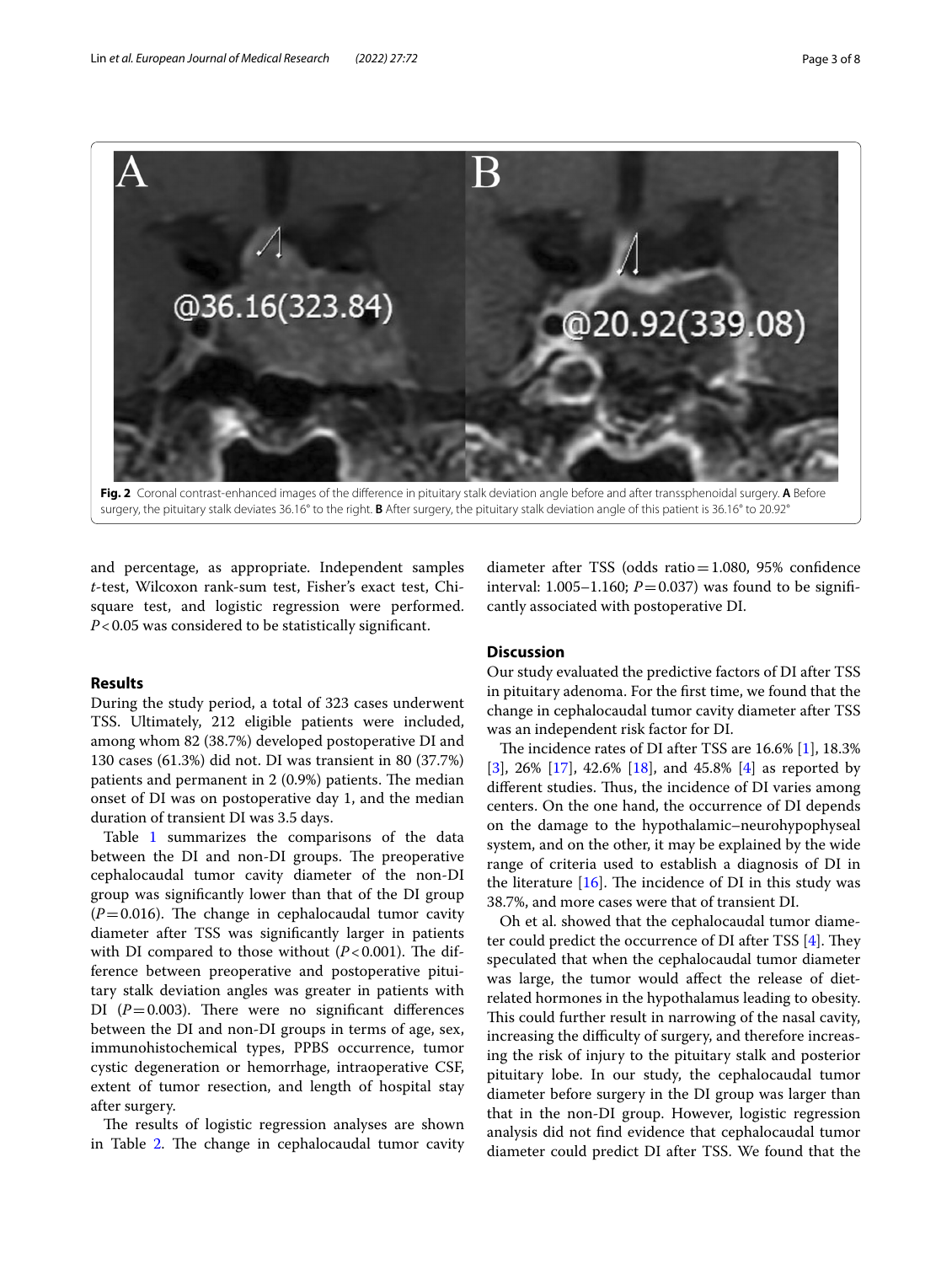

<span id="page-3-0"></span>

change in cephalocaudal tumor cavity diameter after TSS was an independent risk factor for DI.

When the tumor grows upwards, the pituitary tissue and diaphragma sellae can be pushed [[19](#page-7-0)]. In addition, the pituitary stalk may show chronic distortion changes [[3\]](#page-6-14). On contrast-enhanced MRI images, compressed and fattened normal pituitary tissue was observed above the tumor. Therefore, the change in cephalocaudal tumor cavity diameter refects the downward displacement of the diaphragma sellae, pituitary stalk, and normal pituitary tissue after tumor resection. With the gradual

removal of the tumor during the operation, diferent degrees of subsidence of the diaphragma sellae can be seen. These sinking structures consist of one or more of the following: the diaphragm itself, arachnoid membrane, tumor pseudocapsule, and fat normal pituitary tissue. Therefore, the above structure refers to the diaphragm sellae from a surgical perspective, not an anatomical perspective  $[20]$  $[20]$ . The greater the change in cephalocaudal tumor cavity diameter, more obviously is the pituitary stalk displaced and pulled, and therefore, the more likely it is to be damaged leading to DI. We believe that the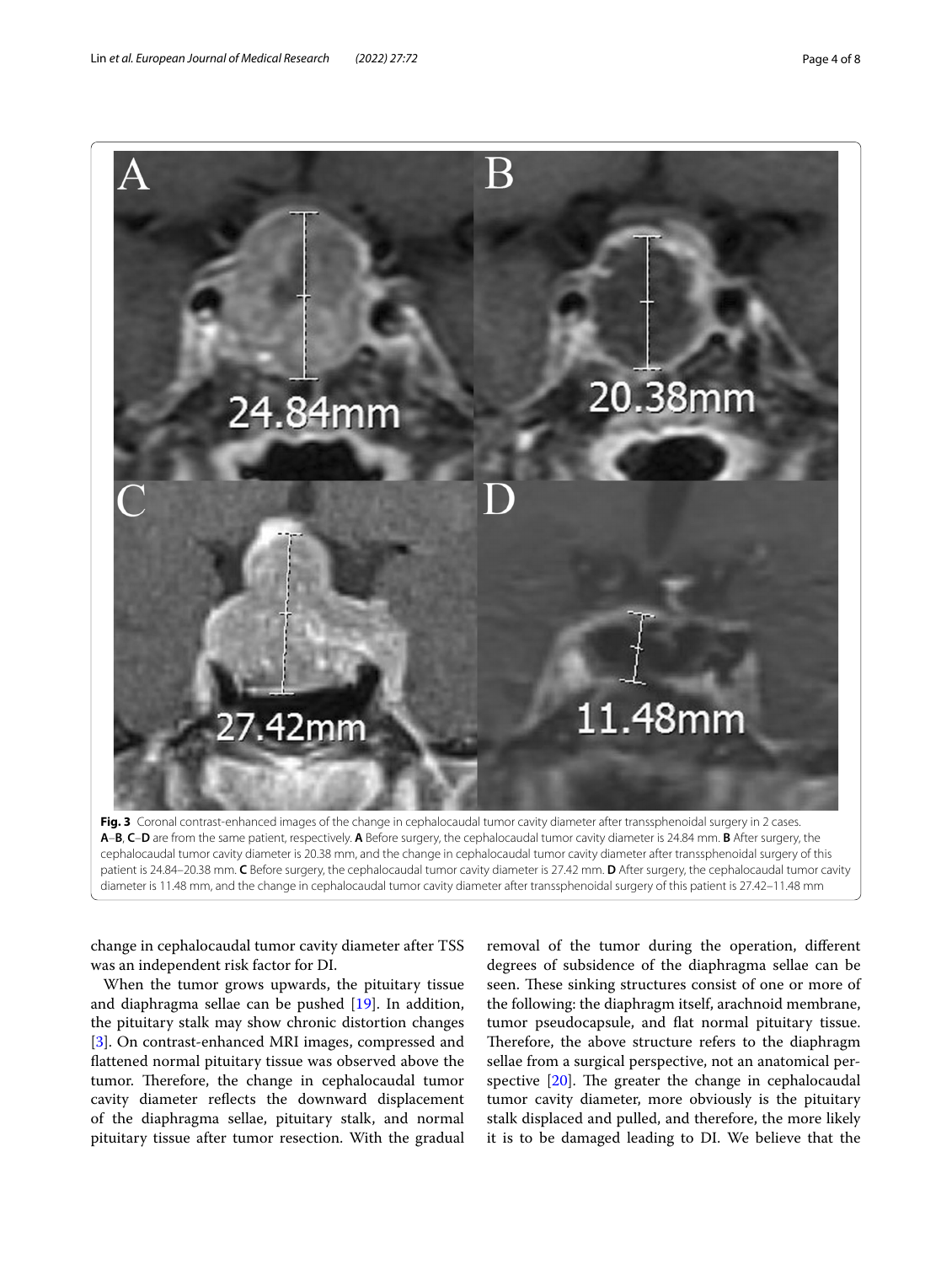# <span id="page-4-0"></span>**Table 1** Univariate analysis of postoperative DI

| <b>Factors</b>                                               | Non-postoperative DI<br>$(n=130)$ | Postoperative DI ( $n=82$ ) | <b>P</b> value |
|--------------------------------------------------------------|-----------------------------------|-----------------------------|----------------|
| Age (year)                                                   | 48 (37, 59)                       | 51 (40, 63)                 | 0.540          |
| Sex                                                          |                                   |                             |                |
| Wen                                                          | 65 (30.7%)                        | 50 (23.6%)                  | 0.118          |
| Women                                                        | 65 (30.7%)                        | 32 (15.1%)                  |                |
| Preoperative cephalocaudal tumor cavity diameter (mm)        | 23.0 (18.7, 28.7)                 | 26.4 (20.9, 33.9)           | 0.016          |
| Tumor size (cm <sup>3</sup> )                                | 4.1(2.4, 6.6)                     | 4.9(2.8, 8.1)               | 0.104          |
| Tumor size classification                                    |                                   |                             |                |
| Macroadenoma                                                 | 112 (52.8%)                       | 37 (17.5%)                  | < 0.001        |
| Giant pituitary adenoma                                      | 18 (8.5%)                         | 45 (21.2%)                  |                |
| Pathological tumor type                                      |                                   |                             |                |
| Gonadotropinoma                                              | 39 (18.4%)                        | 35 (16.5%)                  | 0.536          |
| Null-cell adenoma                                            | 34 (16.0%)                        | 20 (9.4%)                   |                |
| PRL cell adenoma                                             | 19 (8.9%)                         | $7(3.3\%)$                  |                |
| GH cell adenoma                                              | 11 (5.2%)                         | 4 (1.9%)                    |                |
| ACTH cell adenoma                                            | 15 (7.1%)                         | 8 (3.8%)                    |                |
| Plurihormonal                                                | 11 (5.2%)                         | 7(3.3%)                     |                |
| Thyroid cell adenoma                                         | $1(0.5\%)$                        | $1(0.5\%)$                  |                |
| Intratumoral cysts or hematoma                               |                                   |                             |                |
| Yes                                                          | 48 (22.6%)                        | 40 (18.9%)                  | 0.088          |
| No                                                           | 82 (38.7%)                        | 42 (19.8%)                  |                |
| PPBS occurrence                                              |                                   |                             |                |
| Positive                                                     | 116 (54.7%)                       | 71 (33.5%)                  | 0.561          |
| Negative                                                     | 14 (6.6%)                         | 11 (5.2%)                   |                |
| Invasiveness                                                 |                                   |                             |                |
| Yes                                                          | 20 (9.4%)                         | 12 (5.7%)                   | 0.882          |
| <b>No</b>                                                    | 110 (51.9%)                       | 70 (33.0%)                  |                |
| The imaginary angle (°)                                      | 91.0 (75.7, 105.3)                | 86.0 (68.75, 97.3)          | 0.069          |
| Postoperative cephalocaudal Tumor cavity diameter (mm)       | 15.3 (12.0, 19.1)                 | 14.6 (10.0, 17.7)           | 0.08           |
| Change in cephalocaudal tumor cavity diameter after TSS (mm) | 7.17 (2.8, 11.9)                  | 10.6(5.9, 17.1)             | < 0.001        |
| Preoperative pituitary stalk deviation angle (°)             | 40.5 (29.5, 51.0)                 | 45.5 (29.7, 55.0)           | 0.061          |
| Postoperative pituitary stalk deviation angle (°)            | 29.0 (16.5, 40.5)                 | 29.0 (16.0, 38.5)           | 0.612          |
| Difference in pituitary stalk deviation angle (°)            | 3(0, 17.2)                        | 11.5(0, 22)                 | 0.003          |
| Extent of tumor resection                                    |                                   |                             |                |
| Total resection                                              | 103 (48.6%)                       | 70 (33.0%)                  | 0.515          |
| Subtotal resection                                           | 17 (8.0%)                         | 7(3.3%)                     |                |
| Partial resection                                            | 10 (4.7%)                         | 5(2.4%)                     |                |
| Intraoperative cerebrospinal fluid leaks                     |                                   |                             |                |
| Yes                                                          | 22 (10.3%)                        | 16 (7.5%)                   | 0.632          |
| <b>No</b>                                                    | 108 (50.9%)                       | 66 (31.3%)                  |                |
| Length of stay after surgery                                 | 7(6, 8)                           | 7(6, 9)                     | 0.229          |

Data were expressed as means (standard deviations), medians (interquartile ranges) or numbers (proportions)

*DI* diabetes insipidus, *PPBS* posterior pituitary bright spot, *TSS* transsphenoidal surgery, The imaginary angle the imaginary angle drawn between the two edges of diaphragm sellae begins its elevation and the highest point of the diaphragm sellae

diaphragma sellae subsidence occurred intraoperatively after tumor resection, an acute process. Meanwhile, after the tumor cavity was packed with gelatin sponge, the diaphragma sellae was lifted upwards, and this postoperative

change in cephalocaudal tumor cavity diameter was a chronic process. We followed up for patients 3 months postoperatively and repeating the MRI, which revealed further subsidence of the diaphragma sellae.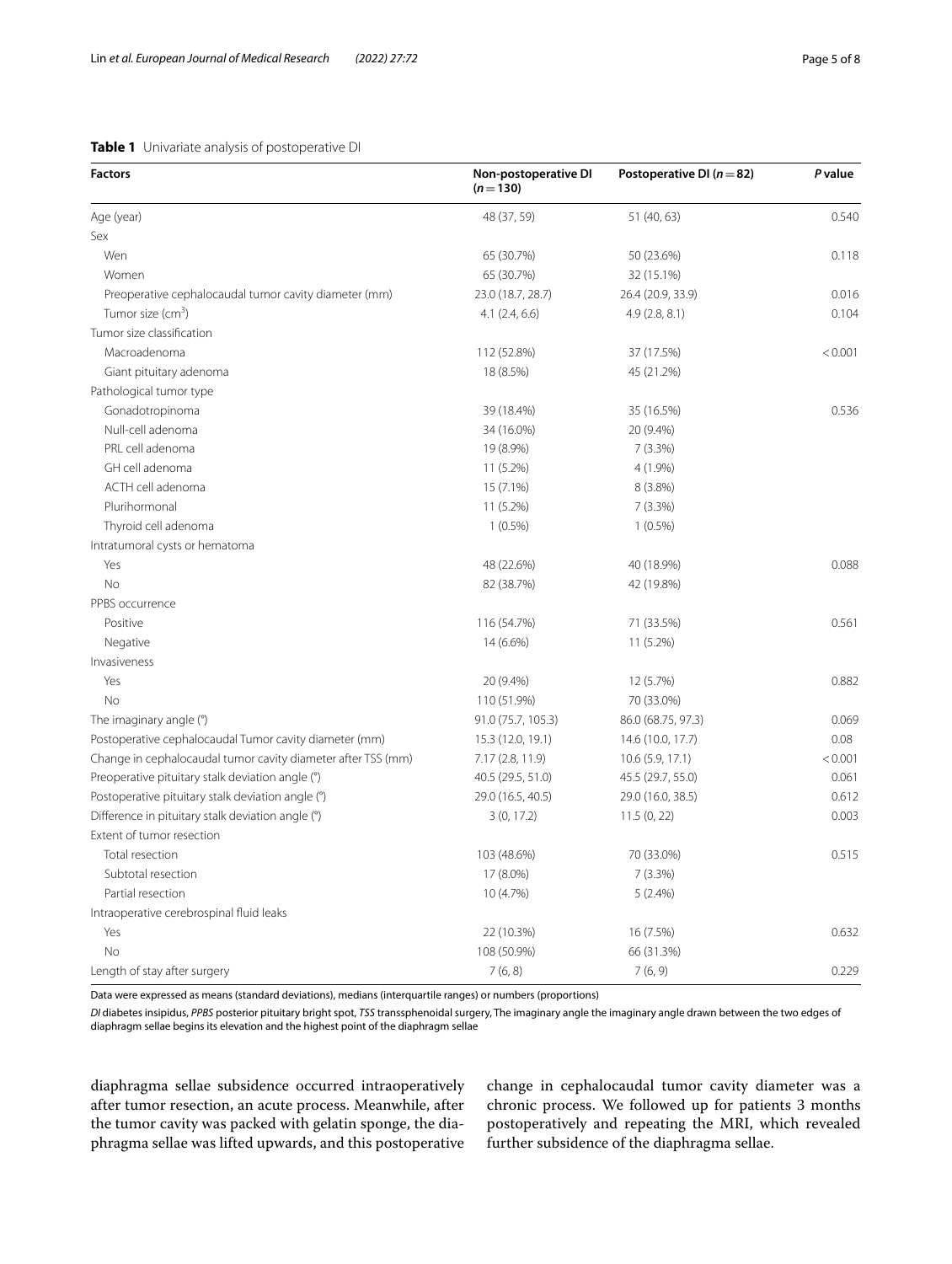| <b>Factors</b>                                          | 0R    | 95% CI       | P value |
|---------------------------------------------------------|-------|--------------|---------|
| Change in cephalocaudal tumor cavity diameter after TSS | 1.080 | 1.005, 1.160 | 0.037   |
| Difference in pituitary stalk deviation angle           | 1.017 | 0.992, 1.042 | 0.192   |
| Preoperative cephalocaudal tumor cavity diameter        | 0.979 | 0.924, 1.036 | 0.457   |
| Tumor size classification                               | 1.537 | 0.535, 4.412 | 0.424   |

<span id="page-5-0"></span>**Table 2** Logistic regression analysis of risk of postoperative DI onset

*DI* diabetes insipidus; *OR* odds ratio, *CI* confdence interval, *TSS* transsphenoidal surgery

The pituitary stalk and posterior lobe of pituitary gland may change in position and shape when the tumor grows slowly to the suprasellar region for a long time, and the pituitary stalk may be distorted [\[21](#page-7-2), [22\]](#page-7-3). In this study, the diference in the pituitary stalk deviation angle before and after surgery in the DI group was greater than that in the non-DI group. This indicated that the position of the pituitary stalk changed signifcantly in DI group. Sinking of the diaphragma sellae during surgery may have potentially pulled and changed the shape and position of the pituitary stalk, resulting in injury to the hypothalamic– neurohypophysis system and triggering the occurrence of DI after TSS. Thus, we propose a new mechanism of injury by observing the changes in the cephalocaudal tumor cavity diameter after TSS in patients with pituitary adenoma. In our study, the preoperative cephalocaudal tumor cavity diameter in the DI group was higher than that in the non-DI group, which indicated that the degree of diaphragma sellar subsidence was greater in patients with high preoperative cephalocaudal tumor cavity diameter, and consequently, the risk of DI after surgery was also higher.

Nayak et al. showed that patients with pituitary adenoma presenting with visual abnormalities, having a suprasellar extension, or with large tumors were at a high risk of developing DI postoperatively  $[1]$  $[1]$ . They proposed that tumors that were large or had grown into the suprasellar region were closely associated with the pituitary stalk, and were prone to surgical disturbance, making the patients susceptible to DI after surgery. Nemergut et al. reported that patients with pituitary microadenoma needed greater surgical dissection to locate the lesions intraoperatively [\[3\]](#page-6-14), and DI was also more likely to occur postoperatively in these patients. However, these studies only speculated that the risk of postoperative DI was due to injury to the hypothalamus–neurohypophyseal system, but did not provide any direct or indirect evidence supporting the claim. Our study showed that there was no diference in tumor size between the DI and the non-DI groups. However, we found that patients with giant pituitary adenoma were more likely to develop DI after surgery than those with macroadenoma. Woods et al. reported that patients with larger tumors in the suprasellar area, especially those with tumors extending toward the hypothalamus, had a greater risk of DI after TSS [[23](#page-7-4)]. Patients with giant pituitary adenoma or tumors extending towards the hypothalamus have more pronounced diaphragm sellar sinking, which consequently stretches and damages the pituitary stalk and posterior pituitary. In this study, adenomas were classifed into macroadenomas (1–4 cm) and giant adenomas  $(>4 \text{ cm})$  according to the tumor diameter [[24\]](#page-7-5). Although the size of giant adenomas is relatively large and greater changes in the craniocaudal diameter of the tumor cavity may occur after surgery, the latter can be tackled by intraoperative packing with gelatin sponge. From our experience, we recommend that the tumor cavity be flled as far as possible; however, the mass efect caused by excessive packing should be avoided. By the same token, the use of gelatin sponge limits the prediction of postoperative diabetes insipidus from tumor size.

Araujo-Castroet al. showed that total tumor resection was associated with a higher risk of DI  $[2]$  $[2]$ . They speculated that aggressive excision of large tumors was more likely to damage the remaining normal pituitary tissue or pituitary stalk, while retention of a large amount of tumor and pituitary tissue during conservative resection may preserve pituitary function. In addition, they only speculated upon the possible mechanism of damage as they did not look at subsidence of the diaphragm sellae.

The end point of tumor resection is reached when the entire diaphragma sellae folds down into the surgical feld [\[19](#page-7-0)], indicating that the subsidence of diaphragma sellae may be signifcant when the tumor is completely resected, and insignificant otherwise. Therefore, we can infer that those patients with insignifcant diaphragma sellae subsidence may have residual tumors, and as a result, the pituitary stalk is stretched lesser, and the risk of postoperative DI is lower. In our study, there was no correlation between the degree of tumor resection and the risk of postoperative DI, which may be because in patients with obvious subsidence of diaphragma sellae after total tumor resection, the tumor cavity was flled with gelatin sponge to reduce the degree of subsidence. Furthermore, the residual tumor in the cavernous sinus area may not afect the subsidence of diaphragma sellae.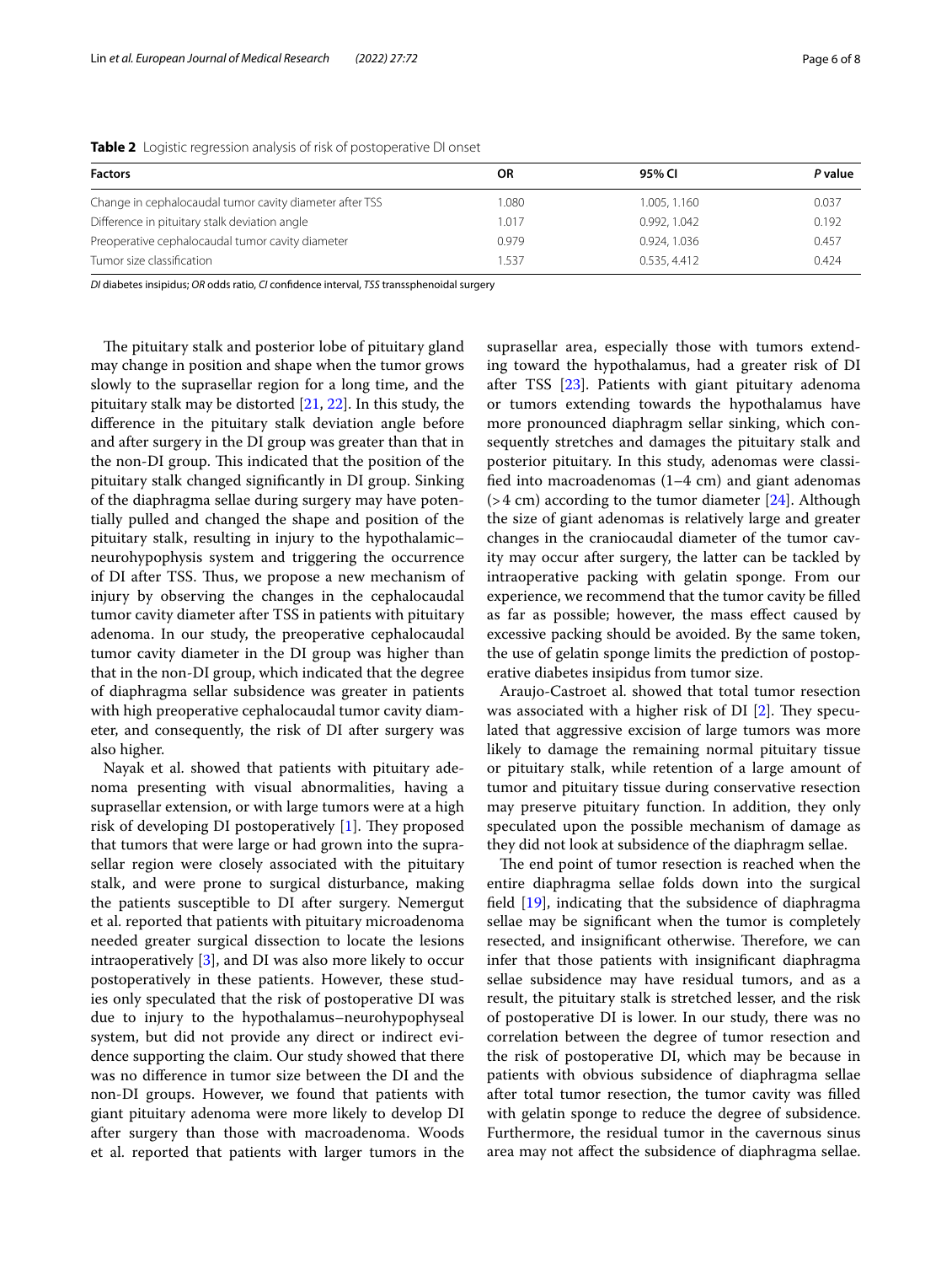Ultimately, these confounding factors made it difficult to exactly predict the incidence of DI after surgery by the degree of tumor resection.

In addition to the tumor volume, cephalocaudal tumor diameter, and degree of tumor resection mentioned above, other reported predictors of DI after TSS include age and cerebrospinal fuid leakage [\[3](#page-6-14), [17](#page-6-15)]. However, one cannot control these factors to reduce the risk of DI after surgery. Our study suggests that the change of cephalocaudal tumor cavity diameter (i.e., subsidence of diaphragma sellae) after TSS is an independent risk factor for DI. This factor can effectively help clinicians identify the population at risk of DI for postoperative management. Further, flling the tumor cavity with gelatin sponge may potentially reduce the change of cephalocaudal tumor cavity diameter, thus reducing the pull of the pituitary stalk, thereby mitigating the incidence of DI after surgery.

# **Conclusion**

In summary, our study is the frst to investigate the change in cephalocaudal tumor cavity diameter before and after surgery on enhanced coronal sections of MRI. We found that the change in cephalocaudal tumor cavity diameter after surgery plays an important role in predicting postoperative DI onset in patients with a pituitary adenoma. Alterations in the diameter of the cephalocaudal tumor cavity refect the subsidence of the diaphragma sellae, which can pull and damage the pituitary stalk, thereby leading to DI.

#### **Author contributions**

KL: data curation, writing original draft. KF: review and editing. SM: data curation and statistics. SW: designed the study and revised the manuscript. All authors read and approved the fnal manuscript.

#### **Funding**

This work was supported by the Natural Science Foundation of Fujian Province [2021J011306] and Department of Science and Technology of Fuzhou City [2021-S-180].

#### **Availability of data and materials**

The datasets generated and/or analyzed during the current study are not publicly available due to privacy or ethical restrictions, but are available from the corresponding author on reasonable request.

#### **Declarations**

#### **Ethics approval and consent to participate**

Approval was obtained from the ethics committee of 900th Hospital. The procedures used in this study adhere to the tenets of the Declaration of Helsinki. Informed consent was obtained from all subjects or their legal guardian.

#### **Competing interests**

The authors have no relevant fnancial or non-fnancial interests to disclose.

#### **Author details**

<sup>1</sup> Department of Neurosurgery, Affiliated Fuzhou First Hospital of Fujian Medical University, Fuzhou 350009, China. <sup>2</sup> Fuzong Clinical Medical College of Fujian Medical University, Fuzhou 350025, China. <sup>3</sup> Department of Gastroenterology and Hepatology, The First Medical Center, Chinese PLA General Hospital, Beijing 100853, China. <sup>4</sup>Department of Neurosurgery, 900th Hospital, Fuzhou 350025, China.

# Received: 2 April 2022 Accepted: 3 May 2022<br>Published online: 25 May 2022

#### **References**

- <span id="page-6-0"></span>1. Nayak P, Montaser AS, Hu J, Prevedello DM, Kirschner LS, Ghalib L. Predictors of postoperative diabetes insipidus following endoscopic resection of pituitary adenomas. J Endocr Soc. 2018;2(9):1010–9.
- <span id="page-6-2"></span>2. Araujo-Castro M, Mariño-Sánchez F, Acitores Cancela A, García Fernández A, García Duque S, Rodríguez BV. Is it possible to predict the development of diabetes insipidus after pituitary surgery? study of 241 endoscopic transsphenoidal pituitary surgeries. J Endocrinol Invest. 2020. <https://doi.org/10.1007/s40618-020-01448-6>.
- <span id="page-6-14"></span>Nemergut EC, Zuo Z, Jane JA Jr, Laws ER Jr. Predictors of diabetes insipidus after transsphenoidal surgery: a review of 881 patients. J Neurosurg. 2005;103(3):448–54.
- <span id="page-6-7"></span>4. Oh H, Cheun H, Kim YJ, Yoon HK, Kang H, Lee HC, et al. Cephalocaudal tumor diameter is a predictor of diabetes insipidus after endoscopic transsphenoidal surgery for non-functioning pituitary adenoma. Pituit. 2020. [https://doi.org/10.1007/s11102-020-01108-1.](https://doi.org/10.1007/s11102-020-01108-1)
- 5. Faltado AL, Macalalad-Josue AA, Li R, Quisumbing J, Yu M, Jimeno CA. Factors associated with postoperative diabetes insipidus after pituitary surgery. Endocrinol Metab (Seoul). 2017;32(4):426–33.
- <span id="page-6-1"></span>6. Burke WT, Cote DJ, Penn DL, Iuliano S, McMillen K, Laws ER. Diabetes insipidus after endoscopic transsphenoidal surgery. Neurosurg. 2020;87(5):949–55.
- <span id="page-6-3"></span>7. Wang S, Li D, Ni M, Jia W, Zhang Q, He J, et al. Clinical predictors of diabetes insipidus after transcranial surgery for pituitary adenoma. World Neurosurg. 2017;101:1–10.
- <span id="page-6-4"></span>8. de Vries F, Lobatto DJ, Verstegen M, van Furth WR, Pereira AM, Biermasz NR. Postoperative diabetes insipidus: how to defne and grade this complication. Pituit. 2021;24(2):284–91.
- <span id="page-6-5"></span>9. Adams NC, Farrell TP, Shea A, Hare A, et al. Neuroimaging of central diabetes insipidus-when, how and fndings. Neuroradiol. 2018;60(10):995–1012.
- <span id="page-6-6"></span>10. Sheehan JM, Sheehan JP, Douds GL, Page RB. DDAVP use in patients undergoing transsphenoidal surgery for pituitary adenomas. Acta Neurochir (Wien). 2006;148(3):287–91.
- <span id="page-6-8"></span>11. Rutland JW, Pawha P, Belani P, Delman BN, Gill CM, Brown T, et al. Tumor T2 signal intensity and stalk angulation correlates with endocrine status in pituitary adenoma patients: a quantitative 7 tesla MRI study. Neuroradiol. 2020;62(4):473–82.
- <span id="page-6-9"></span>12. Wang S, Lin S, Wei L, Zhao L, Huang Y. Analysis of operative efficacy for giant pituitary adenoma. BMC Surg. 2014;14:59.
- <span id="page-6-10"></span>13. Knosp E, Steiner E, Kitz K, Matula C. Pituitary adenomas with invasion of the cavernous sinus space: a magnetic resonance imaging classifcation compared with surgical fndings. Neurosurg. 1993;33(4):610–7.
- <span id="page-6-11"></span>14. Karki M, Sun J, Yadav CP, Zhao B. Large and giant pituitary adenoma resection by microscopic trans-sphenoidal surgery: Surgical outcomes and complications in 123 consecutive patients. J Clin Neurosci. 2017;44:310–4.
- <span id="page-6-12"></span>15. Biamonte E, Betella N, Milani D, Lasio GB, Ariano S, Radice S, et al. Impact of age on postsurgical outcomes of nonfunctioning pituitary adenomas. Endocr. 2020. [https://doi.org/10.1007/s12020-020-02554-4.](https://doi.org/10.1007/s12020-020-02554-4)
- <span id="page-6-13"></span>16. Schreckinger M, Szerlip N, Mittal S. Diabetes insipidus following resection of pituitary tumors. Clin Neurol Neurosurg. 2013;115(2):121–6.
- <span id="page-6-15"></span>17. Ajlan AM, Abdulqader SB, Achrol AS, Aljamaan Y, Feroze AH, Katznelson L, et al. Diabetes insipidus following endoscopic transsphenoidal surgery for pituitary adenoma. J Neurol Surg B Skull Base. 2018;79(2):117–22.
- <span id="page-6-16"></span>18. Tanji M, Mineharu Y, Kikuchi M, Nakagawa T, Sakamoto T, Yamashita M, et al. Intraoperative cerebrospinal fuid leak graded by Esposito grade is a predictor for diabetes insipidus after endoscopic endonasal pituitary